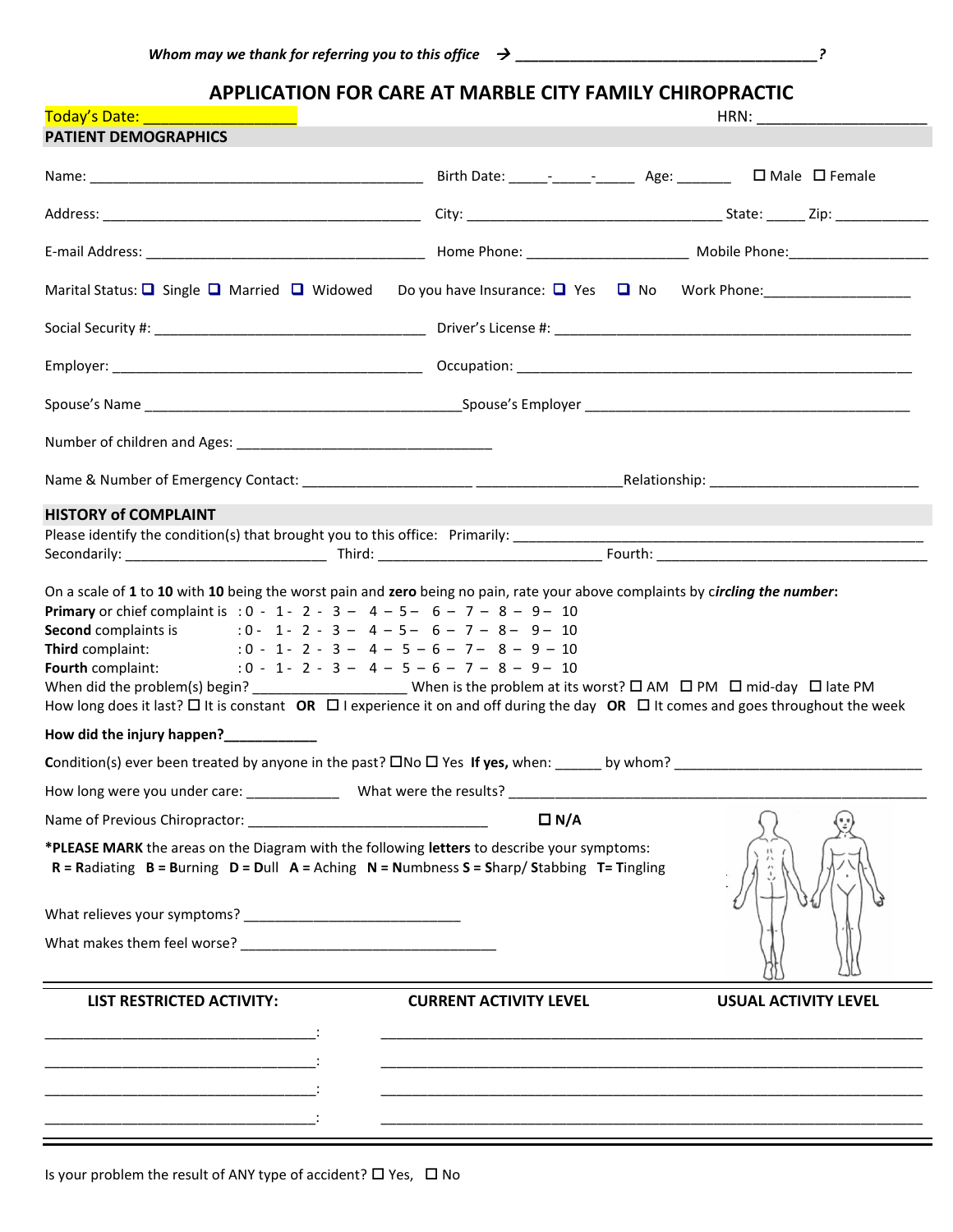Identify any other injury(s) to your spine, minor or major, that the doctor should know about:

| <b>PAST HISTORY</b>                                                                                                                                                                                                                                                                       |
|-------------------------------------------------------------------------------------------------------------------------------------------------------------------------------------------------------------------------------------------------------------------------------------------|
| Have you suffered with any of this or a similar problem in the past? $\Box$ No $\Box$ Yes If yes how many times? __________ When was the last<br>episode? ________________________________ How did the injury happen?____________                                                         |
|                                                                                                                                                                                                                                                                                           |
|                                                                                                                                                                                                                                                                                           |
|                                                                                                                                                                                                                                                                                           |
| Please identify any and all types of jobs you have had in the past that have imposed any physical stress on you or your body:                                                                                                                                                             |
| If you have ever been diagnosed with any of the following conditions, please indicate with a P for in the Past, C for Currently<br>have and N for Never have had:                                                                                                                         |
| Broken Bone ___ Dislocations ______ Tumors _____ Rheumatoid Arthritis _____ Fracture _____Disability ____ Cancer                                                                                                                                                                          |
| ___ Heart Attack ____Osteo Arthritis ____ Diabetes ____Cerebral Vascular ______ Other serious conditions:                                                                                                                                                                                 |
| PLEASE identify ALL PAST and any CURRENT conditions you feel may be contributing to your present problem:                                                                                                                                                                                 |
| <b>HOW LONG AGO</b><br><b>TYPE OF CARE RECEIVED</b><br><b>BY WHOM</b>                                                                                                                                                                                                                     |
| $\rightarrow$<br><b>INJURIES</b>                                                                                                                                                                                                                                                          |
| $\rightarrow$<br><b>SURGERIES</b>                                                                                                                                                                                                                                                         |
| CHILDHOOD DISEASES $\rightarrow$                                                                                                                                                                                                                                                          |
| <b>ADULT DISEASES</b><br>$\rightarrow$                                                                                                                                                                                                                                                    |
| <b>SOCIAL HISTORY</b>                                                                                                                                                                                                                                                                     |
| <b>1. Smoking:</b> $\Box$ cigars $\Box$ pipe $\Box$ cigarettes $\rightarrow$ How often? $\Box$ Daily $\Box$ Weekends $\Box$ Occasionally<br>$\Box$ Never                                                                                                                                  |
| <b>2. Alcoholic Beverage:</b> consumption occurs $\rightarrow$ $\Box$ Daily $\Box$ Weekends $\Box$ Occasionally<br>$\Box$ Never                                                                                                                                                           |
| 3. Recreational Drug use:<br>$\Box$ Daily $\Box$ Weekends $\Box$ Occasionally $\Box$ Never                                                                                                                                                                                                |
| 4. Hobbies -Recreational Activities- Exercise Regime: How does your present problem affect the following, See pg 2- Activities<br>of Life                                                                                                                                                 |
| <b>FAMILY HISTORY:</b>                                                                                                                                                                                                                                                                    |
| <b>1.</b> Does anyone in your family suffer with the same condition(s)? $\Box$ No $\Box$ Yes                                                                                                                                                                                              |
| If yes whom: $\Box$ grandmother $\Box$ grandfather $\Box$ mother $\Box$ father $\Box$ sister's $\Box$ brother's $\Box$ son(s) $\Box$ daughter(s)                                                                                                                                          |
| Have they ever been treated for their condition? $\square$ No<br>$\Box$ Yes<br>$\Box$ I don't know<br>2. Any other hereditary conditions the doctor should be aware of. $\square$ No $\square$ Yes:                                                                                       |
|                                                                                                                                                                                                                                                                                           |
| I hereby authorize payment to be made directly to Marble City Chiropractic, for all benefits which may be payable under a healthcare plan<br>or from any other collateral sources. I authorize utilization of this application or copies thereof for the purpose of processing claims and |
| effecting payments, and further acknowledge that this assignment of benefits does not in any way relieve me of payment liability and that I                                                                                                                                               |
| will remain financially responsible to Marble City Chiropractic for any and all services I receive at this office.                                                                                                                                                                        |
|                                                                                                                                                                                                                                                                                           |
| <b>Patient or Authorized Person's Signature</b><br><b>Date Completed</b>                                                                                                                                                                                                                  |
| <b>Date Form Reviewed</b><br>Doctor's Signature                                                                                                                                                                                                                                           |
|                                                                                                                                                                                                                                                                                           |

\_\_\_\_\_\_\_\_\_\_\_\_\_\_\_\_\_\_\_\_\_\_\_\_\_\_\_\_\_\_\_\_\_\_\_\_\_\_\_\_\_\_\_\_\_\_\_\_\_\_\_\_\_\_\_\_\_\_\_\_\_\_\_\_\_\_\_\_\_\_\_\_\_\_\_\_\_\_\_\_\_\_\_\_\_\_\_\_\_\_\_\_\_\_\_\_\_\_\_\_\_\_\_\_\_\_\_\_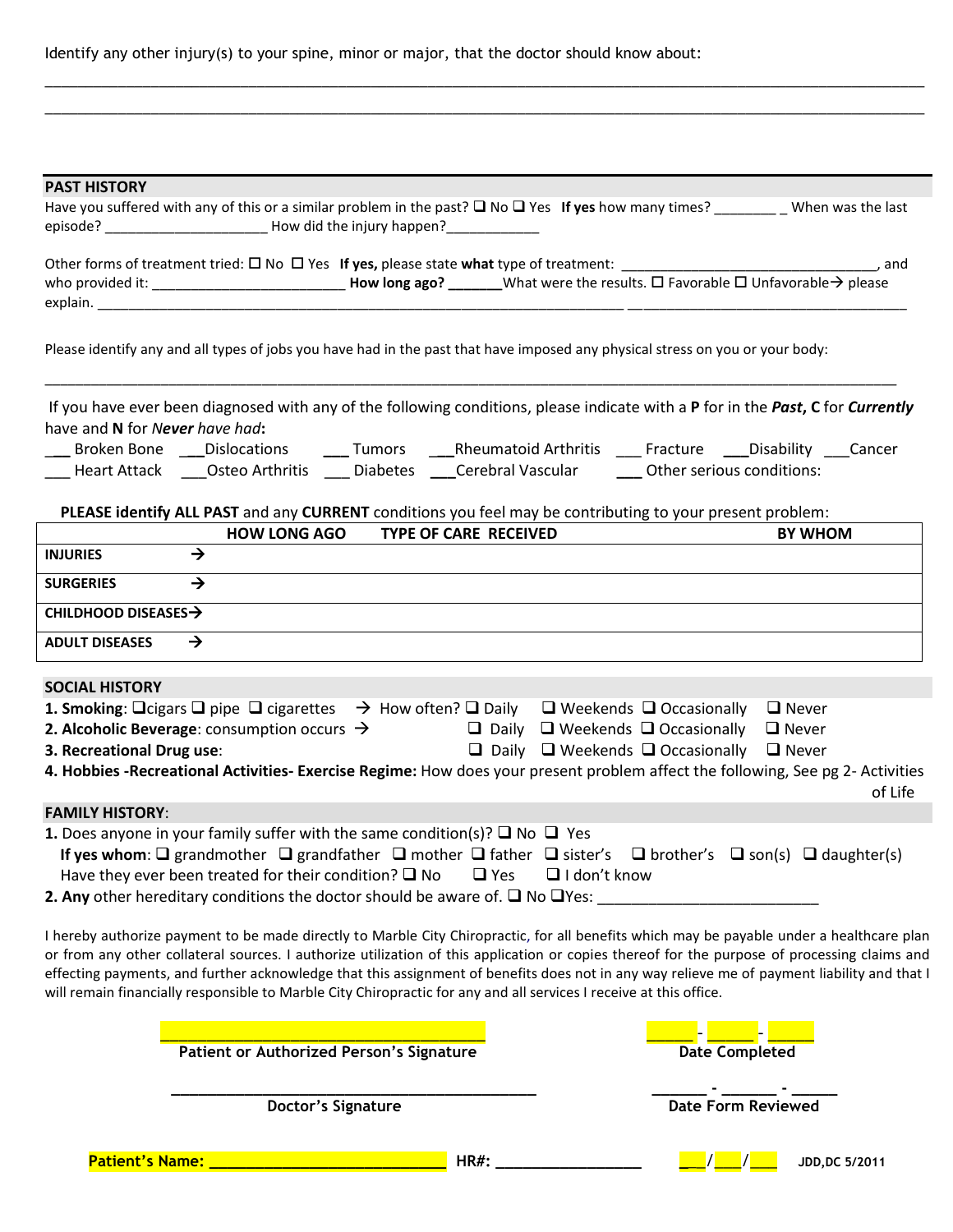| <b>Patient Name:</b> |  |
|----------------------|--|
| Date:                |  |

### **Daily Activities: Effects of Current conditions On Performance**

Please identify how your current condition is affecting your ability to carry out activities that are routinely part of your life:

| <b>Bending</b>                    | No Effect | Painful (can do) | Painful (Limits) | <b>Unable to Perform</b> |
|-----------------------------------|-----------|------------------|------------------|--------------------------|
| Concentrating                     | No Effect | Painful (can do) | Painful (Limits) | Unable to Perform        |
| Doing computer Work               | No Effect | Painful (can do) | Painful (Limits) | Unable to Perform        |
| Gardening                         | No Effect | Painful (can do) | Painful (Limits) | Unable to Perform        |
| <b>Playing Sports</b>             | No Effect | Painful (can do) | Painful (Limits) | Unable to Perform        |
| <b>Recreation Activities</b>      | No Effect | Painful (can do) | Painful (Limits) | Unable to Perform        |
| Shoveling                         | No Effect | Painful (can do) | Painful (Limits) | Unable to Perform        |
| Sleeping                          | No Effect | Painful (can do) | Painful (Limits) | Unable to Perform        |
| Watching TV                       | No Effect | Painful (can do) | Painful (Limits) | Unable to Perform        |
| Carrying                          | No Effect | Painful (can do) | Painful (Limits) | Unable to Perform        |
| Dancing                           | No Effect | Painful (can do) | Painful (Limits) | Unable to Perform        |
| <b>Dressing</b>                   | No Effect | Painful (can do) | Painful (Limits) | Unable to Perform        |
| Lifting                           | No Effect | Painful (can do) | Painful (Limits) | Unable to Perform        |
| Pushing                           | No Effect | Painful (can do) | Painful (Limits) | Unable to Perform        |
| <b>Rolling Over</b>               | No Effect | Painful (can do) | Painful (Limits) | Unable to Perform        |
| Sitting                           | No Effect | Painful (can do) | Painful (Limits) | Unable to Perform        |
| Standing                          | No Effect | Painful (can do) | Painful (Limits) | Unable to Perform        |
| Working                           | No Effect | Painful (can do) | Painful (Limits) | Unable to Perform        |
| Climbing                          | No Effect | Painful (can do) | Painful (Limits) | Unable to Perform        |
| Doing Chores                      | No Effect | Painful (can do) | Painful (Limits) | Unable to Perform        |
| <b>Driving</b>                    | No Effect | Painful (can do) | Painful (Limits) | Unable to Perform        |
| <b>Performing Sexual Activity</b> | No Effect | Painful (can do) | Painful (Limits) | Unable to Perform        |
| Reading                           | No Effect | Painful (can do) | Painful (Limits) | Unable to Perform        |
| Running                           | No Effect | Painful (can do) | Painful (Limits) | Unable to Perform        |
| <b>Sitting to Standing</b>        | No Effect | Painful (can do) | Painful (Limits) | Unable to Perform        |
| Walking                           | No Effect | Painful (can do) | Painful (Limits) | Unable to Perform        |

**Patient Name:** \_\_\_\_\_\_\_\_\_\_\_\_\_\_\_\_\_\_\_\_\_\_\_\_\_\_\_\_\_\_\_\_\_\_\_ File#\_\_\_\_\_\_\_\_\_\_\_\_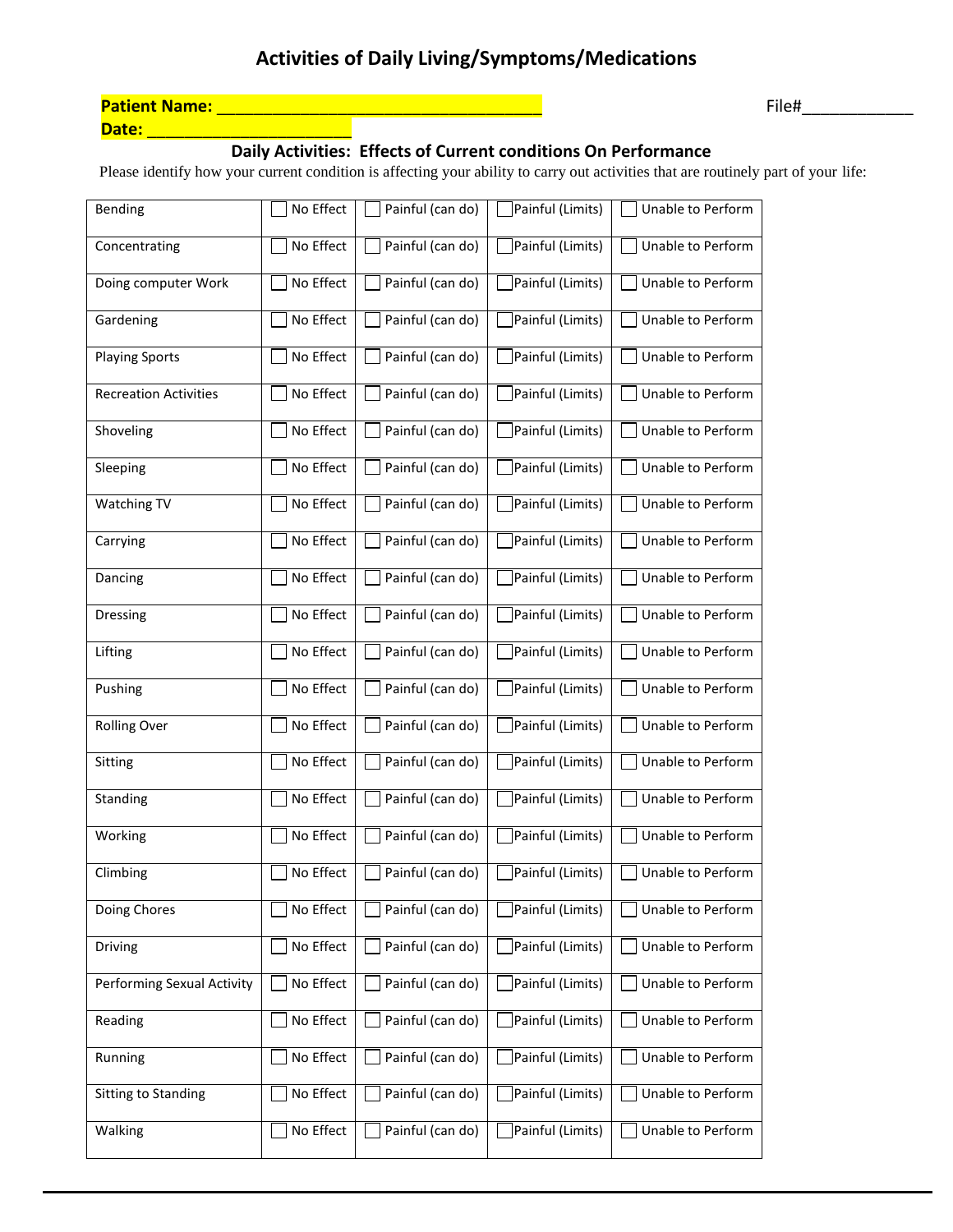### **Please mark P** for in the **Past, C** for **Currently** have and **N** for **Never**

| ___ Headache                           | ___ Pregnant (Now)                                                                                    |                                     | ___ Dizziness ________ Prostate Problems _______ Ulcers                                                         |                             |
|----------------------------------------|-------------------------------------------------------------------------------------------------------|-------------------------------------|-----------------------------------------------------------------------------------------------------------------|-----------------------------|
|                                        |                                                                                                       |                                     | ___ Neck Pain ________ Frequent Colds/Flu _______ Loss of Balance _____ Impotence/Sexual Dysfun. ____ Heartburn |                             |
|                                        |                                                                                                       |                                     | ___ Jaw Pain, TMJ   ___ Convulsions/Epilepsy   ___ Fainting     ____ Digestive Problems     ____ Heart Problem  |                             |
| ___ Shoulder Pain ____ Tremors         |                                                                                                       | Double Vision _______ Colon Trouble |                                                                                                                 | ___ High Blood Pressure     |
| ___ Upper Back Pain ___ Chest Pain     |                                                                                                       |                                     | ____ Blurred Vision ____ Diarrhea/Constipation                                                                  | ___ Low Blood Pressure      |
|                                        | ___ Mid Back Pain _____ Pain w/Cough/Sneeze ____ Ringing in Ears ____ Menopausal Problems             |                                     |                                                                                                                 | ____ Asthma                 |
|                                        | ___ Low Back Pain   ____ Foot or Knee Problems ____ Hearing Loss   ____ Menstrual Problem             |                                     |                                                                                                                 | ___ Difficulty Breathing    |
|                                        | ___Hip Pain ______________Sinus/Drainage Problem _____ Depression _________ PMS                       |                                     |                                                                                                                 | ___ Lung Problems           |
|                                        | ___ Back Curvature ____ Swollen/Painful Joints ____ Irritable _________________ Bed Wetting           |                                     |                                                                                                                 | ___ Kidney Trouble          |
|                                        | ___ Scoliosis __________ Skin Problems _______________________Mood Changes ______ Learning Disability |                                     |                                                                                                                 | ___ Gall Bladder Trouble    |
| ___ Numb/Tingling arms, hands, fingers |                                                                                                       |                                     | ___ ADD/ADHD ____ Eating Disorder                                                                               | ___ Liver Trouble           |
| ___ Numb/Tingling legs, feet, toes     |                                                                                                       |                                     | ___ Allergies ____ Trouble Sleeping                                                                             | $\_\_\_\$ Hepatitis (A,B,C) |
|                                        |                                                                                                       |                                     |                                                                                                                 |                             |

\_\_\_\_\_\_\_\_\_\_\_\_\_\_\_\_\_\_\_\_\_\_\_\_\_\_\_\_\_\_\_\_\_\_\_\_\_\_\_\_\_\_\_\_\_\_\_\_\_\_\_\_\_\_\_\_\_\_\_\_\_\_\_\_\_\_\_\_\_\_\_\_\_\_\_\_\_\_\_\_\_\_\_\_\_\_\_\_\_\_\_\_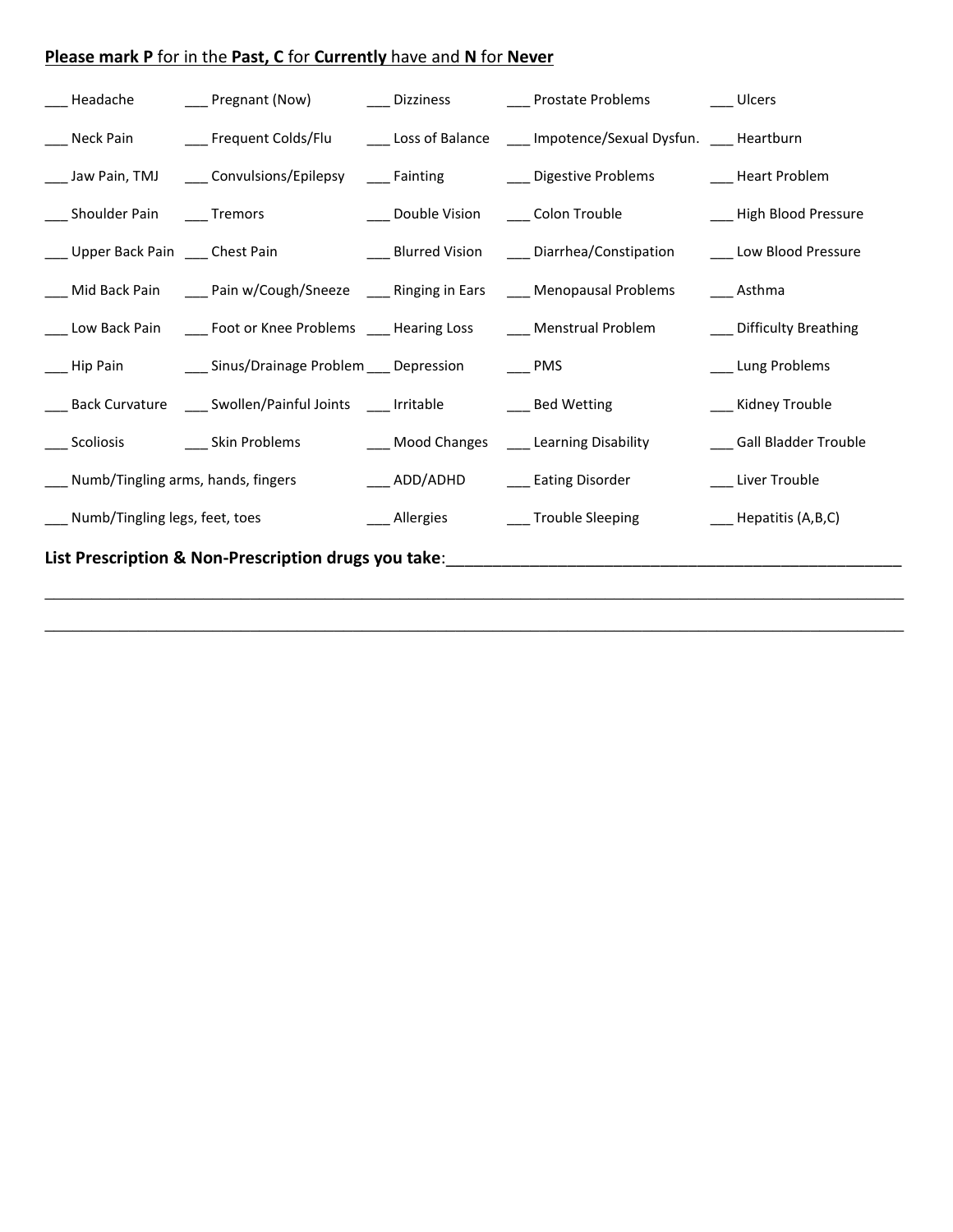### **INITIAL NERVE SYSTEM PROFILE**

| When was your most recent auto accident?<br>What speed was the collision?<br>Type of impact: Front Impact / Side Impact / Rear Impact                                                                                                                                       |
|-----------------------------------------------------------------------------------------------------------------------------------------------------------------------------------------------------------------------------------------------------------------------------|
| Does your job require you remain in long term stressful postures?<br>(i.e. all day seating, repeated lifting, long term computer use)                                                                                                                                       |
| Collision, quick burst, or repetitive motion sports: football, wrestling, basketball, baseball, soccer,<br>tennis, golf, track and field<br>Trauma as a child! i.e. fall on your head, impact to your head, concussion,<br>fall onto your back or tailbone, biking accident |
| Work around the house – lifting, bending, woke up with stiff neck, "back went out"                                                                                                                                                                                          |
| <b>INITIAL NUTRITIONAL PROFILE</b>                                                                                                                                                                                                                                          |
| Have you tested with high triglycerides or high cholesterol? $(Y / N)$ Values?                                                                                                                                                                                              |

Have you tested with high blood pressure?  $(Y / N)$ 

Are you diabetic? Have you been diagnosed as pre-diabetic or with metabolic syndrome? (Y / N)

Do you eat breakfast daily from Monday to Friday? (Y / N) \_\_\_\_\_\_\_

How many days per week do you skip one meal? (0) (1) (2) (3)  $(4+)$ 

How many fast food, refined foods, or pre-pared meals do you eat per week? (0)  $(1-3)$   $(4-6)$   $(7+)$ 

\_\_\_\_\_\_\_\_\_\_\_\_\_\_\_\_\_\_\_\_\_\_\_\_\_\_\_\_\_\_\_\_\_\_\_\_\_\_\_\_\_\_\_\_\_\_\_\_\_\_\_\_\_\_\_\_\_\_\_\_\_\_\_\_\_\_\_\_\_\_\_\_\_\_\_\_\_\_\_\_\_\_\_\_\_\_\_\_\_\_\_\_\_\_ \_\_\_\_\_\_\_\_\_\_\_\_\_\_\_\_\_\_\_\_\_\_\_\_\_\_\_\_\_\_\_\_\_\_\_\_\_\_\_\_\_\_\_\_\_\_\_\_\_\_\_\_\_\_\_\_\_\_\_\_\_\_\_\_\_\_\_\_\_\_\_\_\_\_\_\_\_\_\_\_\_\_\_\_\_\_\_\_\_\_\_\_\_\_

How many servings of fruit do you have on a given day?  $(0-1)$   $(2-3)$   $(4+)$ 

How many servings of vegetables do you have on a given day? (0-1) (2-3) (4-5)

Do you regularly drink (1 or more per day) any of the following? (circle all that apply)

\_\_\_\_\_\_\_\_\_\_\_\_\_\_\_\_\_\_\_\_\_\_\_\_\_\_\_\_\_\_\_\_\_\_\_\_\_\_\_\_\_\_\_\_\_\_\_\_\_\_\_\_\_\_\_\_\_\_\_\_\_\_\_\_\_\_\_\_\_\_

Diet Soda Coffee Juice Milk Soda Alcohol

Please list any supplements you take regularly: